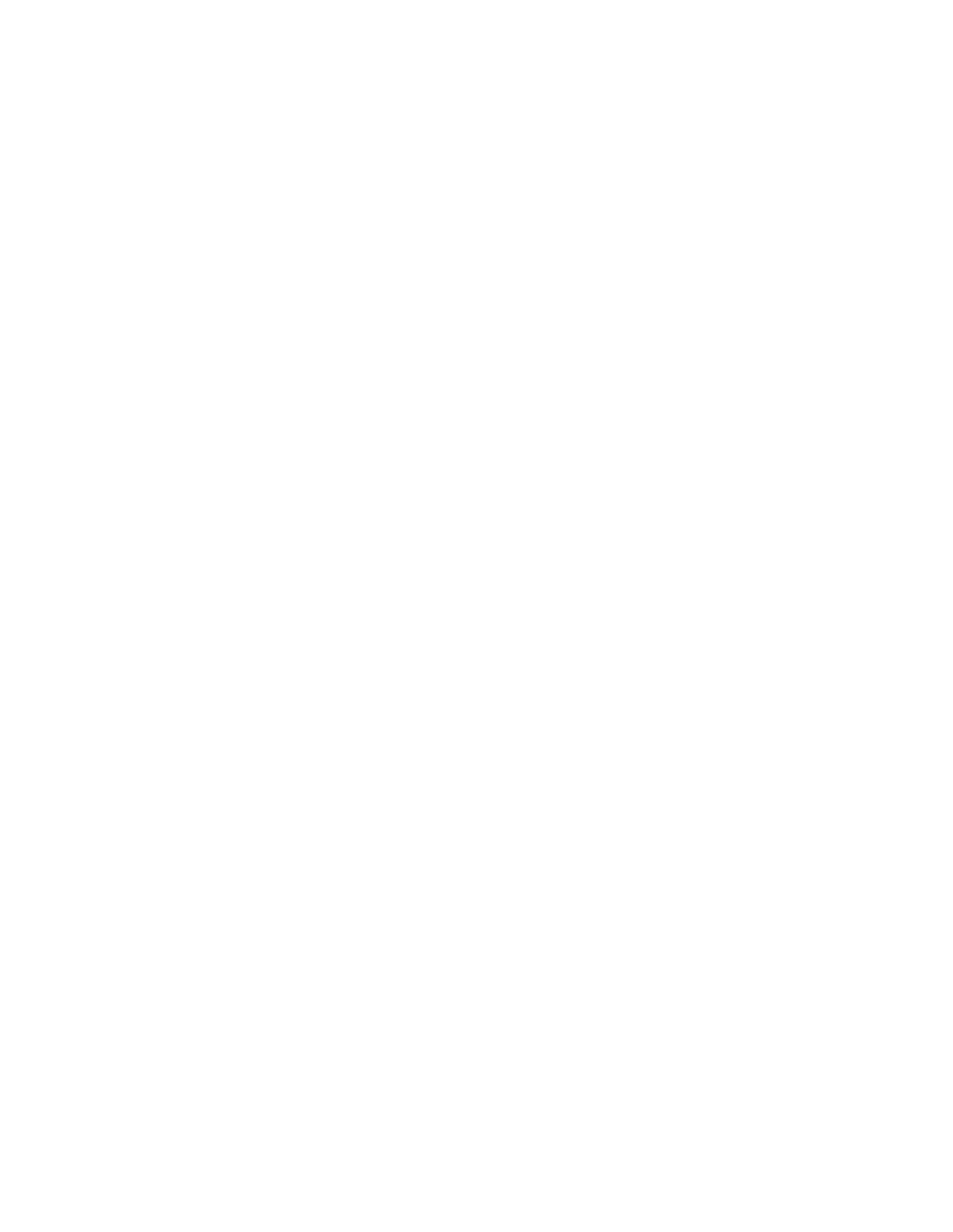

|               | CHC - 4BaseScore - Player 4Score by Batting Order<br>CHC142 - 09-11-16 - CHC 9 @ HOU 5<br>WP: Arrieta - LP: Fiers - Sv: - CHC rec 91-51 - Russell is Top Contributor in CHC win |             |                  |             |            |                         |   |    |                |           |              |  |  |  |  |
|---------------|---------------------------------------------------------------------------------------------------------------------------------------------------------------------------------|-------------|------------------|-------------|------------|-------------------------|---|----|----------------|-----------|--------------|--|--|--|--|
|               |                                                                                                                                                                                 |             | <b>Bat Order</b> |             |            |                         |   |    |                |           |              |  |  |  |  |
| Player        | Team                                                                                                                                                                            | Position    | $\mathbf{1}$     | $\mathbf 2$ | 3          | $\overline{\mathbf{4}}$ | 5 | 6  | $\overline{7}$ | 8         | 9            |  |  |  |  |
| Russell       | CHC                                                                                                                                                                             | SS          |                  |             |            |                         |   | 20 |                |           |              |  |  |  |  |
| <b>Baez</b>   | CHC                                                                                                                                                                             | 2B          |                  |             |            |                         |   |    | 15             |           |              |  |  |  |  |
| Fowler        | CHC                                                                                                                                                                             | CF          | 9                |             |            |                         |   |    |                |           |              |  |  |  |  |
| Soler         | CHC                                                                                                                                                                             | DH          |                  |             |            | $\boldsymbol{9}$        |   |    |                |           |              |  |  |  |  |
| Almora        | CHC                                                                                                                                                                             | <b>RF</b>   |                  |             |            |                         |   |    |                |           | $\mathbf{7}$ |  |  |  |  |
| <b>Bryant</b> | CHC                                                                                                                                                                             | 3B          |                  | $\bf 6$     |            |                         |   |    |                |           |              |  |  |  |  |
| <b>Rizzo</b>  | CHC                                                                                                                                                                             | 1B          |                  |             | $\sqrt{5}$ |                         |   |    |                |           |              |  |  |  |  |
| <b>Ross</b>   | CHC                                                                                                                                                                             | $\mathsf C$ |                  |             |            |                         |   |    |                | ${\bf 5}$ |              |  |  |  |  |
| Zobrist       | CHC                                                                                                                                                                             | LF          |                  |             |            |                         | 5 |    |                |           |              |  |  |  |  |

Scorecard Sponsored By



**GO** - Meal and Fitness Tracker By Iolo

https://itunes.apple.com/us/app/go-meal-and-fitness-track-er/id785910082?mt=8

## CHC - 4Score Box - Player Totals<br>CHC 142 - 09-11-16 - CHC - 1991<br>WP: Arrieta - LP: Fiers - Sv: - CHC rec 91-51 - Russell is Top Contributor in CHC win

| Player        |        | Team Position | Bat<br>Ord #     | Credit For Run | PA Bases     | <b>BR</b> Bases | <b>Bases Pushed</b>     | Player 4Score  | Appearances    | Productivity<br>Rate |
|---------------|--------|---------------|------------------|----------------|--------------|-----------------|-------------------------|----------------|----------------|----------------------|
| Russell       | CHC SS |               | 6                | $\overline{2}$ | 6            | 6               | 6                       | 20             | 4              | 5.000                |
| Baez          | CHC 2B |               | $\overline{7}$   | 2              | 2            | 6               | 5                       | 15             | $\overline{4}$ | 3.750                |
| Fowler        | CHC CF |               | $\mathbf{1}$     | $\mathsf 0$    | 5            | 3               | $\mathbf{1}$            | 9              | 5              | 1.800                |
| Soler         | CHC DH |               | $\overline{4}$   | $\mathbf{1}$   | $\sqrt{4}$   | $\mathsf 0$     | $\overline{\mathbf{4}}$ | 9              | $\overline{5}$ | 1.800                |
| Almora        | CHC RF |               | $\boldsymbol{9}$ | $\overline{2}$ | $\mathbf{1}$ | $\mathbf{1}$    | 3                       | $\overline{7}$ | $\overline{4}$ | 1.750                |
| Bryant        | CHC 3B |               | $\sqrt{2}$       | $\mathbf{1}$   | 2            | $\mathsf 0$     | 3                       | 6              | $\,$ 5 $\,$    | 1.200                |
| Rizzo         | CHC 1B |               | 3                | $\mathbf 0$    | $\mathbf{1}$ | 3               | $\mathbf{1}$            | 5              | $\,$ 5 $\,$    | 1.000                |
| Ross          | CHC C  |               | $\bf 8$          | $\mathbf{1}$   | $\pmb{0}$    | $\mathsf 0$     | $\overline{4}$          | 5              | $\overline{4}$ | 1.250                |
| Zobrist       | CHC LF |               | 5                | $\mathbf 0$    | $\mathbf{1}$ | 3               | $\mathbf{1}$            | 5              | 5              | 1.000                |
| <b>Totals</b> |        |               |                  | 9              | 22           | 22              | 28                      | 81             | 41             | 1.976                |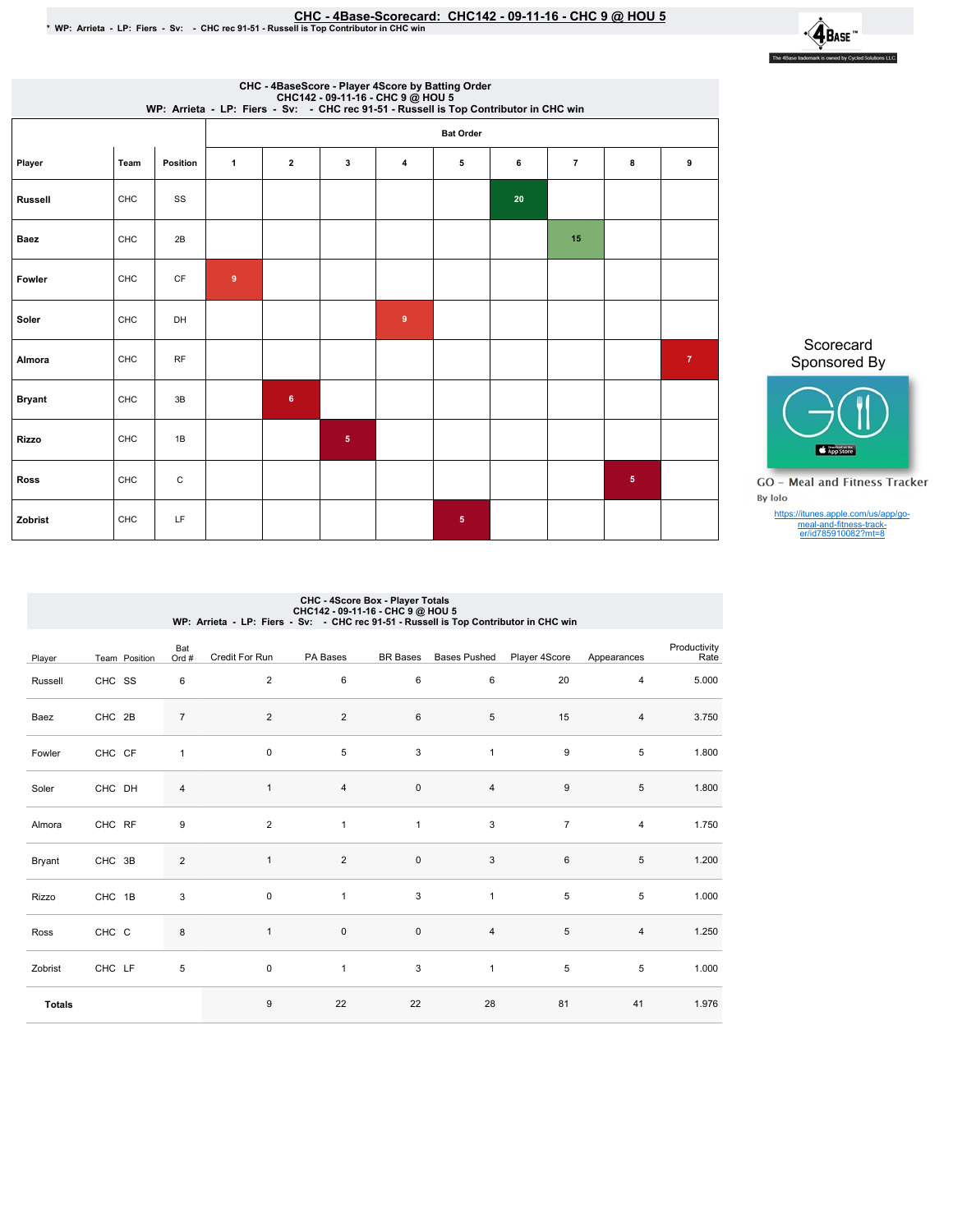|                                                   |  | $8+8$ %DVH6FRUHFDLG $8+8$               |  |
|---------------------------------------------------|--|-----------------------------------------|--|
| : $3$ $$U U H \Phi$ / $3$ $)$ LHUV $6Y$ $8+8$ UHF |  | 5 XVVHOOLV 7 RS & ROWLEXWRULQ & + & ZLQ |  |

 $8+8$  # +28

| & + & %DVH6FRUH 300 NU 6FRUHE\%DWMQJ2UGHU<br>$8 + 8$<br>$8+8$ # +28 |                                                                                |                              |  |           |  |  |  |  |  |  |  |  |  |
|---------------------------------------------------------------------|--------------------------------------------------------------------------------|------------------------------|--|-----------|--|--|--|--|--|--|--|--|--|
|                                                                     | : 3 \$ULLHMD / 3 ) LHUV 6Y & +& UHF<br>5 XVVHOUV 7 RS & ROMMEXWRULQ & + & Z LQ |                              |  |           |  |  |  |  |  |  |  |  |  |
|                                                                     |                                                                                |                              |  | %DW2 UGHU |  |  |  |  |  |  |  |  |  |
| 300 HU                                                              | 7HDP                                                                           | 3 RVLWRQ                     |  |           |  |  |  |  |  |  |  |  |  |
| 5 XVVHO                                                             | $8 + 8$                                                                        | 66                           |  |           |  |  |  |  |  |  |  |  |  |
| %DH                                                                 | $8 + 8$                                                                        | $\%$                         |  |           |  |  |  |  |  |  |  |  |  |
| ) RZ OHU                                                            | $8 + 8$                                                                        | &)                           |  |           |  |  |  |  |  |  |  |  |  |
| 6ROHU                                                               | $8 + 8$                                                                        | $^{\prime}$ +                |  |           |  |  |  |  |  |  |  |  |  |
| \$ OP RUD                                                           | $8 + 8$                                                                        | 5)                           |  |           |  |  |  |  |  |  |  |  |  |
| %U DOW                                                              | $8 + 8$                                                                        | $\%$                         |  |           |  |  |  |  |  |  |  |  |  |
| $5$ 4] $R$                                                          | $8 + 8$                                                                        | $\%$                         |  |           |  |  |  |  |  |  |  |  |  |
| 5RW                                                                 | $8 + 8$                                                                        | &                            |  |           |  |  |  |  |  |  |  |  |  |
| $=$ REULWV                                                          | $8 + 8$                                                                        | $\left( \frac{1}{2} \right)$ |  |           |  |  |  |  |  |  |  |  |  |



<u>KWOSY WACHYDSSON FRP XVDSSJR</u><br>PHDCDQGILWOHAYWOFN<br><u>HULG "PW</u>

|                               |               |                               | : 3 \$ULLHMD / 3 ) LHUV 6Y & +& UHF 5XVVHOOLV 7RS&RQMLEXWRULQ& +& ZLQ    | $8 + 8$ | & + & 6 FRUH%R[ 30D\HU7RWDOV<br>$8+8$ # +28 |  |                   |
|-------------------------------|---------------|-------------------------------|--------------------------------------------------------------------------|---------|---------------------------------------------|--|-------------------|
| 30 NU                         | 7HDP 3RVMLIRQ | %DW<br>$2 \text{ }\mathsf{L}$ | & UHGLV) RU5XQ 3\$ %DVHV %6 %DVHV %DVHV 3XVKHG 300XHU 6FRUH \$SSHDUDGFHV |         |                                             |  | 3 URGXFWWW<br>5DM |
| 5 XVVHO                       | $8+8$ 66      |                               |                                                                          |         |                                             |  |                   |
| %DH                           | &+& %         |                               |                                                                          |         |                                             |  |                   |
| ) RZ OHU                      | $& 8 + 8 & 8$ |                               |                                                                          |         |                                             |  |                   |
| 6 ROHU                        | $8+8$ ' +     |                               |                                                                          |         |                                             |  |                   |
| \$ OP RUD                     | $8+8$ 5)      |                               |                                                                          |         |                                             |  |                   |
| <b>VAN DOW</b>                | &+&%          |                               |                                                                          |         |                                             |  |                   |
| $5$ $\downarrow$ $\uparrow$ R | $&+8$ %       |                               |                                                                          |         |                                             |  |                   |
| 5 RW                          | $8+8$ $8$     |                               |                                                                          |         |                                             |  |                   |
| $=$ REUMV                     | $8+8$ ()      |                               |                                                                          |         |                                             |  |                   |
| 7RWDOV                        |               |                               |                                                                          |         |                                             |  |                   |
|                               |               |                               |                                                                          |         |                                             |  |                   |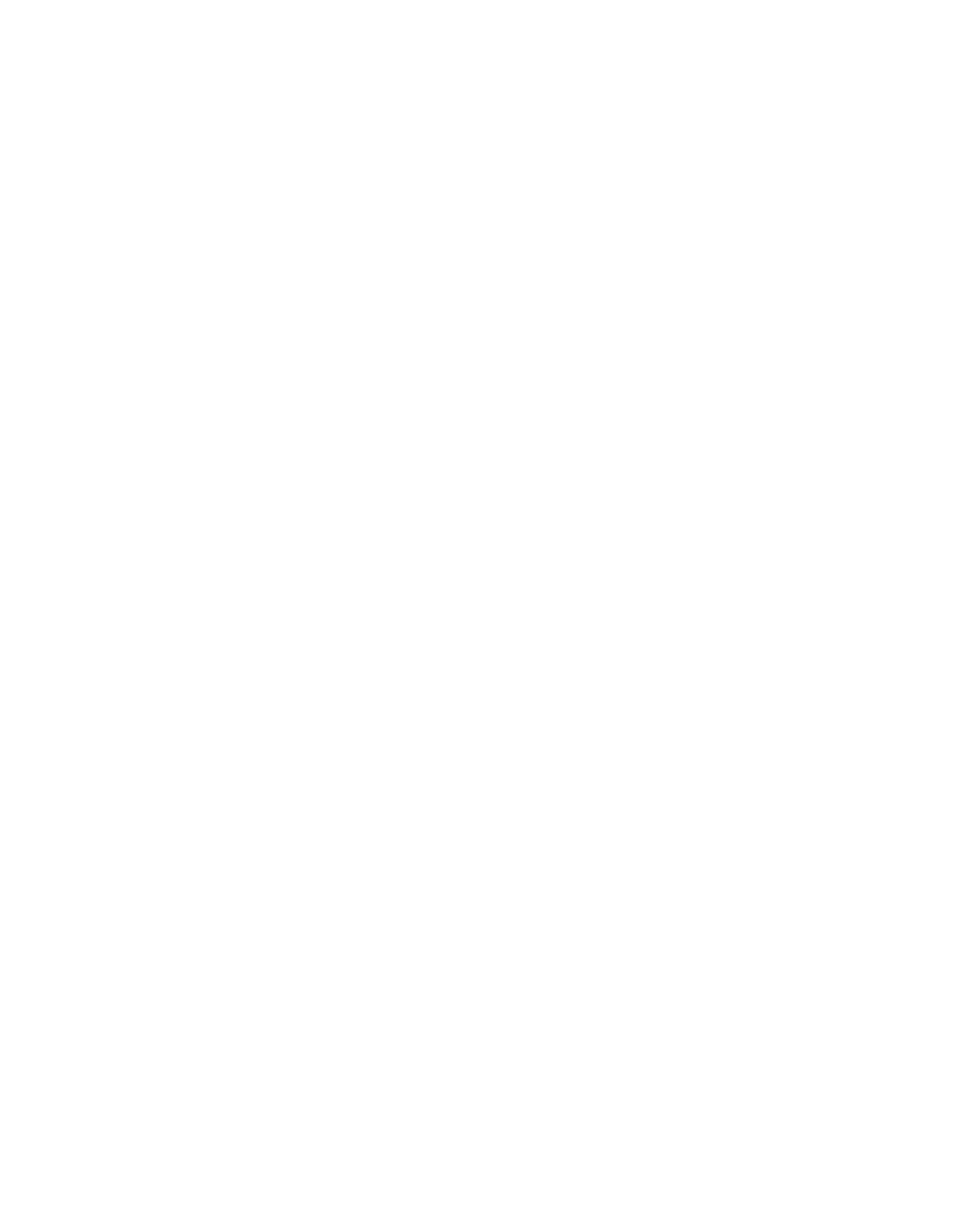|                  |               |            | $\mathbf{v}$ . Anneta - Lr. ners - Ov. - Ono rec short - Kussen is top continuator in Ono will | Detail by Bat Order/Player |                          |                     |                     |                          |                           |
|------------------|---------------|------------|------------------------------------------------------------------------------------------------|----------------------------|--------------------------|---------------------|---------------------|--------------------------|---------------------------|
| <b>Bat Order</b> | Player        | Inning     | Play Text                                                                                      | LOBStatus                  | Credit For Run           | PA Bases            | <b>BR</b> Bases     | <b>Bases Pushed</b>      | Player 4Score             |
|                  |               | 01         | Walk                                                                                           |                            | $\mathsf 0$              | $\mathbf{1}$        | 3                   | $\mathsf{O}\xspace$      | 4                         |
|                  |               | 02         | 9.Double                                                                                       | Left on 2nd                | $\mathsf{O}\xspace$      | $\overline{c}$      | $\mathsf{O}\xspace$ | $\mathbf 0$              | $\sqrt{2}$                |
|                  |               | 03         | Walk                                                                                           | Left on 1st                | $\mathsf 0$              | $\mathbf{1}$        | $\mathsf 0$         | $\mathbf{1}$             | $\sqrt{2}$                |
| $\mathbf{1}$     | Fowler        | 05         | $3 - 4 - 1$                                                                                    |                            | $\mathbf 0$              | $\mathsf{O}\xspace$ | $\mathsf{O}\xspace$ | $\mathsf{O}\xspace$      | $\mathsf{O}\xspace$       |
|                  |               | 08         | Walk                                                                                           | Left on 1st                | $\mathsf{O}\xspace$      | $\mathbf{1}$        | $\mathsf{O}\xspace$ | $\mathsf{O}\xspace$      | $\mathbf{1}$              |
|                  |               |            |                                                                                                | <b>Player Totals</b>       | $\underline{0}$          | $\overline{5}$      | $\overline{3}$      | $\underline{\mathbf{1}}$ | $\underline{9}$           |
|                  |               | 01         | 7.Double                                                                                       | Left on 2nd                | $\mathbf{1}$             | $\overline{c}$      | $\mathbf 0$         | $\mathfrak{S}$           | $\,6\,$                   |
|                  |               | 02         | 3                                                                                              |                            | $\mathbf 0$              | $\mathsf{O}\xspace$ | $\mathsf{O}\xspace$ | $\mathsf{O}\xspace$      | $\mathsf{O}\xspace$       |
|                  |               | 03         | $\sf K$                                                                                        |                            | $\mathbf 0$              | $\mathsf{O}\xspace$ | $\mathbf 0$         | $\mathsf{O}\xspace$      | $\mathsf{O}\xspace$       |
| $\overline{2}$   | <b>Bryant</b> | 06         | 9                                                                                              |                            | $\mathbf 0$              | $\mathsf{O}\xspace$ | $\mathsf 0$         | $\mathbf 0$              | $\mathsf{O}\xspace$       |
|                  |               | ${\bf 08}$ | 9                                                                                              |                            | $\mathbf 0$              | $\mathsf{O}\xspace$ | $\mathsf 0$         | $\mathbf 0$              | $\mathsf{O}\xspace$       |
|                  |               |            |                                                                                                | <b>Player Totals</b>       | $\overline{1}$           | $\underline{2}$     | $\underline{0}$     | $\underline{3}$          | $\underline{6}$           |
|                  |               | 01         | 9 ProdOut                                                                                      |                            | $\mathbf 0$              | $\mathsf{O}\xspace$ | $\mathsf 0$         | $\mathbf{1}$             | $\mathbf{1}$              |
|                  |               | 03         | $5-3$                                                                                          |                            | $\mathbf 0$              | $\mathsf{O}\xspace$ | $\mathsf 0$         | $\mathbb O$              | $\mathbf 0$               |
|                  |               | 04         | 9.Single +2ndWP                                                                                |                            | $\mathbf 0$              | $\mathbf{1}$        | 3                   | $\mathsf{O}\xspace$      | $\overline{4}$            |
| 3                | Rizzo         | 06         | Κ                                                                                              |                            | $\mathbf 0$              | $\mathsf{O}\xspace$ | $\mathsf 0$         | $\mathbf 0$              | $\mathsf 0$               |
|                  |               | 09         | $4 - 3$                                                                                        |                            | $\mathbf 0$              | $\mathsf{O}\xspace$ | $\mathsf 0$         | $\mathbf 0$              | $\mathsf{O}\xspace$       |
|                  |               |            |                                                                                                | <b>Player Totals</b>       | $\underline{0}$          | $\overline{1}$      | $\underline{3}$     | $\overline{1}$           | $\overline{5}$            |
|                  |               | 01         | $6 - 3$                                                                                        |                            | $\mathbf 0$              | $\mathsf{O}\xspace$ | $\mathsf{O}\xspace$ | $\mathsf{O}\xspace$      | $\mathsf{O}\xspace$       |
|                  |               | 03         | .HomeRun L-CF                                                                                  |                            | 1                        | $\overline{4}$      | $\mathbf 0$         | $\overline{4}$           | $\boldsymbol{9}$          |
|                  |               | 04         | $\sf K$                                                                                        |                            | $\mathbf 0$              | 0                   | $\mathsf 0$         | $\mathbf 0$              | $\mathsf 0$               |
| 4                | Soler         | 06         | $\sf K$                                                                                        |                            | $\mathbf 0$              | 0                   | $\mathsf 0$         | $\mathsf{O}\xspace$      | $\mathsf 0$               |
|                  |               | 09         | $\sf K$                                                                                        |                            | $\mathbf 0$              | $\mathsf{O}\xspace$ | $\mathsf 0$         | $\mathsf{O}\xspace$      | $\mathsf{O}\xspace$       |
|                  |               |            |                                                                                                | <b>Player Totals</b>       | $\overline{1}$           | $\overline{4}$      | $\overline{0}$      | $\underline{4}$          | $\underline{9}$           |
|                  |               | 01         | $\boldsymbol{9}$                                                                               |                            | $\mathsf 0$              | $\mathsf{O}\xspace$ | $\mathsf 0$         | $\mathbf 0$              | $\mathsf{O}\xspace$       |
|                  | Zobrist       | 03         | Walk                                                                                           |                            | $\mathbf 0$              | $\mathbf{1}$        | 3                   | $\mathsf{O}\xspace$      | $\overline{4}$            |
|                  |               | 04         | 4-3 ProdOut                                                                                    |                            | $\mathbf 0$              | $\mathsf{O}\xspace$ | $\mathsf 0$         | $\mathbf{1}$             | $\mathbf{1}$              |
| $\mathbf 5$      |               | 07         | $6 - 3$                                                                                        |                            | $\mathbf 0$              | $\mathsf{O}\xspace$ | $\mathbf 0$         | $\mathsf{O}\xspace$      | $\mathsf{0}$              |
|                  |               | 09         | 9                                                                                              |                            | $\mathsf{O}\xspace$      | $\mathsf{O}\xspace$ | $\mathsf 0$         | 0                        | $\mathsf{O}\xspace$       |
|                  |               |            |                                                                                                | <b>Player Totals</b>       | $\underline{0}$          | $\overline{1}$      | $\underline{3}$     | $\overline{1}$           | $\overline{5}$            |
|                  |               | 02         | 7.Single                                                                                       |                            | $\mathsf 0$              | $\mathbf{1}$        | 3                   | $\mathbf 0$              | $\overline{4}$            |
|                  |               | 03         | 7.Single                                                                                       |                            | $\mathsf{O}\xspace$      | $\mathbf{1}$        | 3                   | $\mathbf{1}$             | $\,$ 5 $\,$               |
| 6                | Russell       | 04         | .HomeRun LF                                                                                    |                            | 2                        | $\overline{4}$      | $\mathsf 0$         | $\overline{5}$           | 11                        |
|                  |               | $07\,$     | $\sf K$                                                                                        |                            | $\mathsf 0$              | $\mathsf{O}\xspace$ | $\mathsf{O}\xspace$ | $\mathsf{O}\xspace$      | $\mathsf{0}$              |
|                  |               |            |                                                                                                | <b>Player Totals</b>       | $\underline{2}$          | $\underline{6}$     | $\underline{6}$     | $\underline{6}$          | 20                        |
|                  |               | $02\,$     | 8.Single ++3rd-5-Error +Ho                                                                     |                            | $\mathbf{1}$             | $\mathbf{1}$        | 3                   | $\overline{2}$           | $\overline{7}$            |
|                  |               | 03         | 8.Single                                                                                       |                            | $\mathbf{1}$             | $\mathbf{1}$        | $\,3$               | 3                        | $\,8\,$                   |
| $\boldsymbol{7}$ | Baez          | 04         | Κ                                                                                              |                            | $\mathsf 0$              | $\mathsf{0}$        | $\mathsf{O}\xspace$ | $\mathsf{O}\xspace$      | $\mathsf{0}$              |
|                  |               | 07         | $\sf K$                                                                                        |                            | $\mathbf 0$              | $\mathsf{O}\xspace$ | $\mathsf 0$         | $\mathsf 0$              | $\mathsf{0}$              |
|                  |               |            |                                                                                                | <b>Player Totals</b>       | $\underline{2}$          | $\underline{2}$     | $\underline{6}$     | $\overline{5}$           | 15                        |
|                  |               | $02\,$     | 9-SacFly                                                                                       |                            | $\mathbf{1}$             | $\mathsf{O}\xspace$ | $\mathsf{O}\xspace$ | $\overline{2}$           | $\ensuremath{\mathsf{3}}$ |
|                  |               | 03         | 3 ProdOut                                                                                      |                            | $\mathsf 0$              | $\mathsf{O}\xspace$ | $\mathsf{O}\xspace$ | $\overline{2}$           | $\sqrt{2}$                |
| 8                | Ross          | 05         | $\sf K$                                                                                        |                            | $\mathsf{O}\xspace$      | $\mathsf{O}\xspace$ | $\mathsf{O}\xspace$ | $\mathsf{O}\xspace$      | $\mathsf{O}\xspace$       |
|                  |               | ${\bf 08}$ | $\sf K$                                                                                        |                            | $\mathsf 0$              | $\mathsf{O}\xspace$ | $\mathbf 0$         | $\mathsf{O}\xspace$      | $\mathsf{0}$              |
|                  |               |            |                                                                                                | <b>Player Totals</b>       | $\underline{\mathbf{1}}$ | $\underline{0}$     | $\underline{0}$     | $\underline{4}$          | $\overline{5}$            |
|                  |               | 02         | $\sqrt{5}$                                                                                     |                            | $\mathsf 0$              | $\mathsf{O}\xspace$ | 0                   | $\mathsf{O}\xspace$      | $\mathsf{O}\xspace$       |
|                  |               | 03         | 9.Single                                                                                       | Left on 2nd                | $\overline{c}$           | $\mathbf{1}$        | $\mathbf{1}$        | $\mathfrak{S}$           | $\overline{\mathcal{I}}$  |
| 9                | Almora        | 05         | Κ                                                                                              |                            | $\mathsf{O}\xspace$      | $\mathsf{O}\xspace$ | $\mathsf{O}\xspace$ | $\mathsf{O}\xspace$      | $\mathsf{0}$              |
|                  |               | 08         | 8                                                                                              |                            | $\mathsf 0$              | $\mathsf{O}\xspace$ | $\mathsf 0$         | $\mathsf{O}\xspace$      | $\mathsf{0}$              |
|                  |               |            |                                                                                                | <b>Player Totals</b>       | $\underline{2}$          | $\overline{1}$      | $\overline{1}$      | $\underline{3}$          | $\underline{7}$           |
|                  |               |            | <b>Grand Total</b>                                                                             |                            | $\underline{9}$          | 22                  | 22                  | 28                       | 81                        |

## <u>CHC - 4Base-Scorecard: CHC142 - 09-11-16 - CHC 9 @ HOU 5</u>

\* WP: Arrieta-LP: Fiers-Sv: -CHC rec 91-51 - Russell is Top Contributor in CHC win